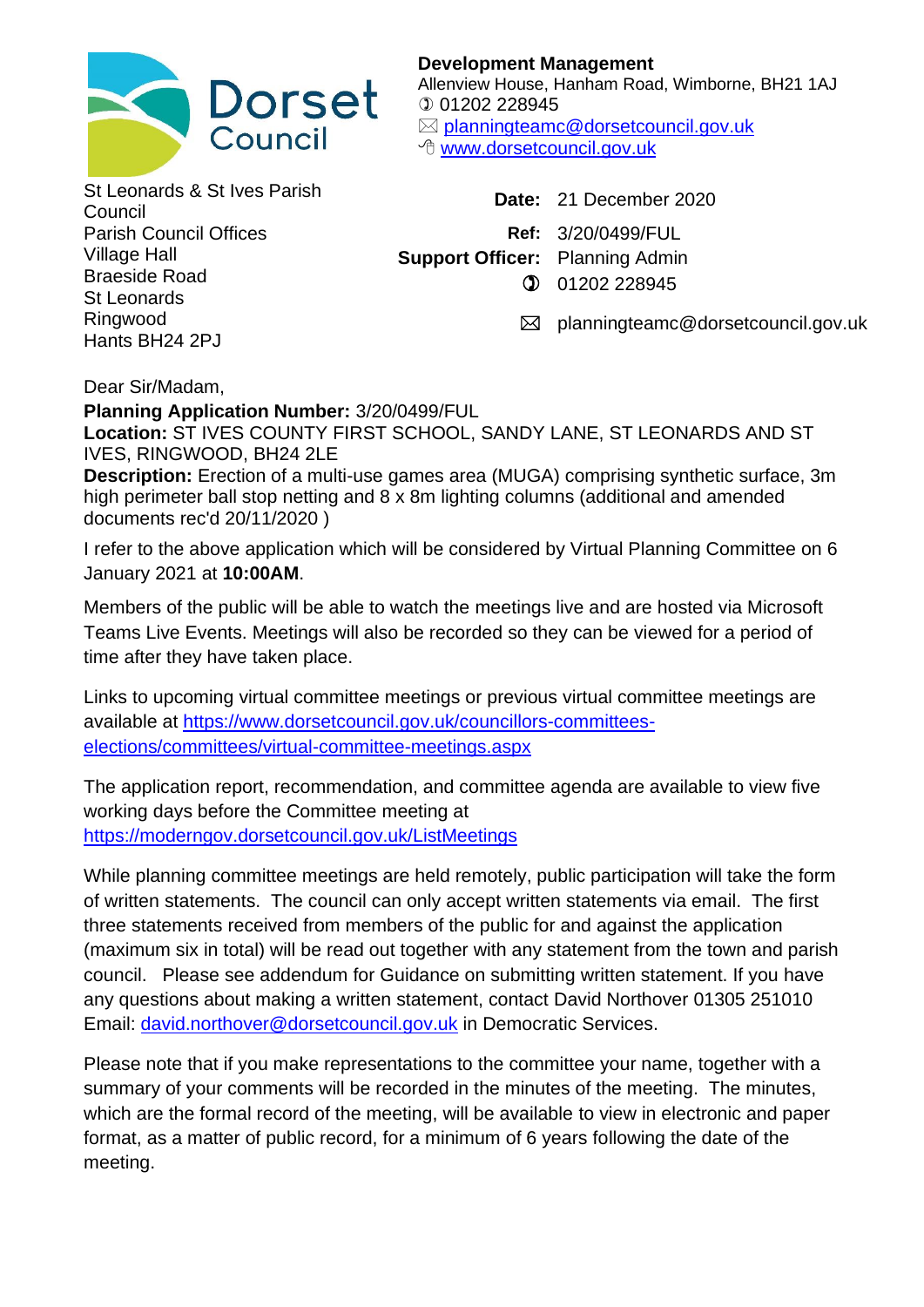Yours faithfully

Planning Admin Admin Team Group